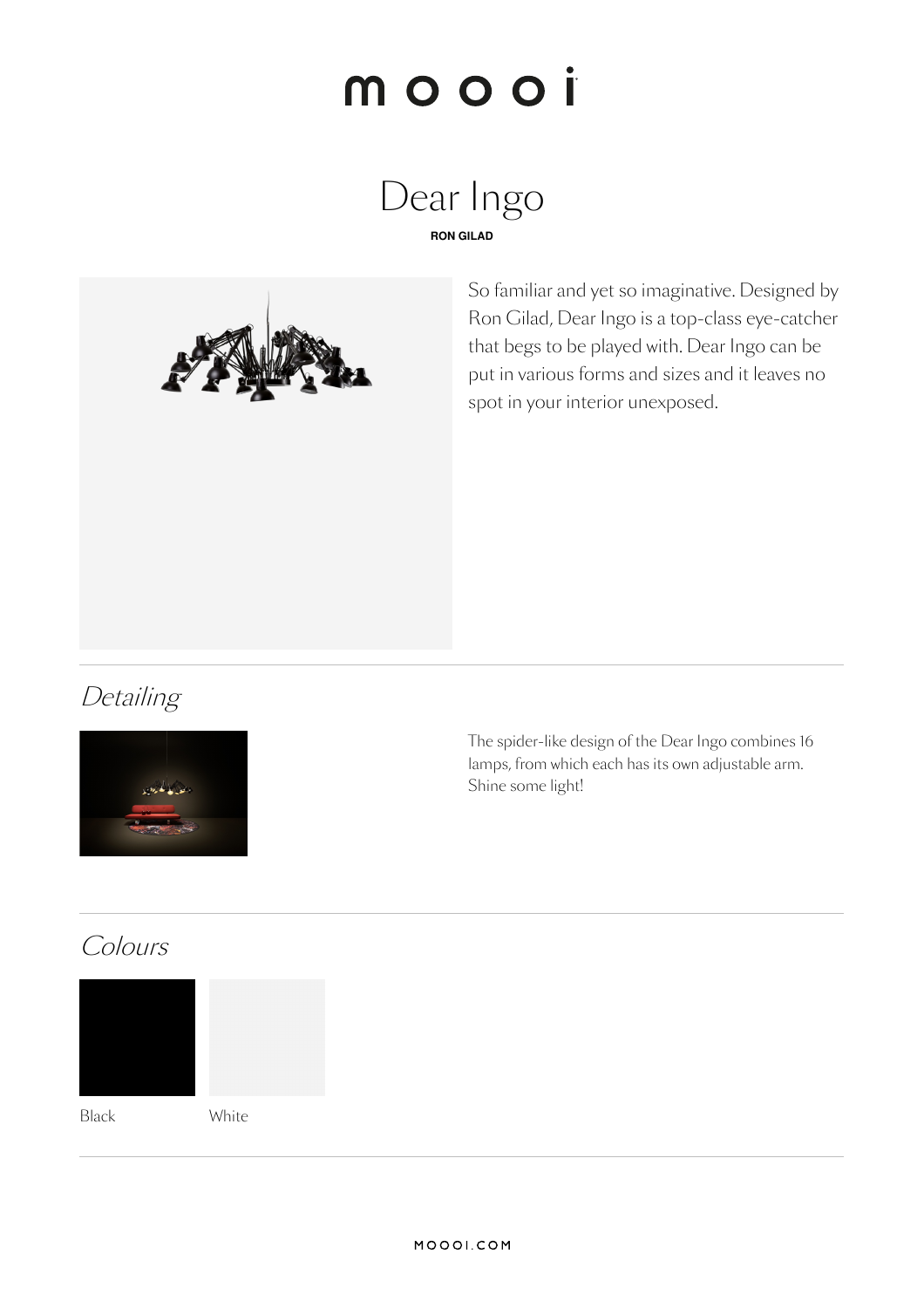

### Dimensions **Product** Product **Product** Packaging

80cm-240cm | 31.5"-94.5"





**WIDTH** 171cm | 67.3" **HEIGHT** 50cm | 19.7" **DEPTH** 80cm | 31.5" **DIAMETER** 80cm | 31.5" **WEIGHT NETTO** 14.5kg | 31.97lbs

**WIDTH** 87cm | 34.3" **HEIGHT** 68cm |26.8"  $\frac{\text{CUBAGE}}{0.43}$ m $\frac{3}{15.25}$ ft $\frac{3}{3}$ **LENGTH** 73cm | 28.7" **WEIGHT** 20kg | 44.09lbs

### Technical CE

**MATERIAL** Powder-coated steel

**ENERGY LABEL**  $A++$  to  $E$ 

**LIGHTSOURCE TYPE** Incandescent

**INPUT VOLTAGE** 220-240

**MAX POWER CONSUMPTION** 960W

**RECOMMENDED LIGHTSOURCE** Globe, 60W MAX

**CABLE LENGTH** 400cm | 157.5"; 1000cm | 393.7"

**DIMMING & LIGHTING CONTROL** Mains dimmable with compatible light source

See last page for more information about the dimming possibilities.

### $C \in$

Technical cULus

**MATERIAL** Powder-coated steel **INSTALLATION REQUIRED** Yes

**NUMBER OF LIGHTSOURCES** 16

**FREQUENCY** 50/60

**LAMPHOLDER** E27

**CABLE COLOUR** Black

**CANOPY** Pebble II Black, ABS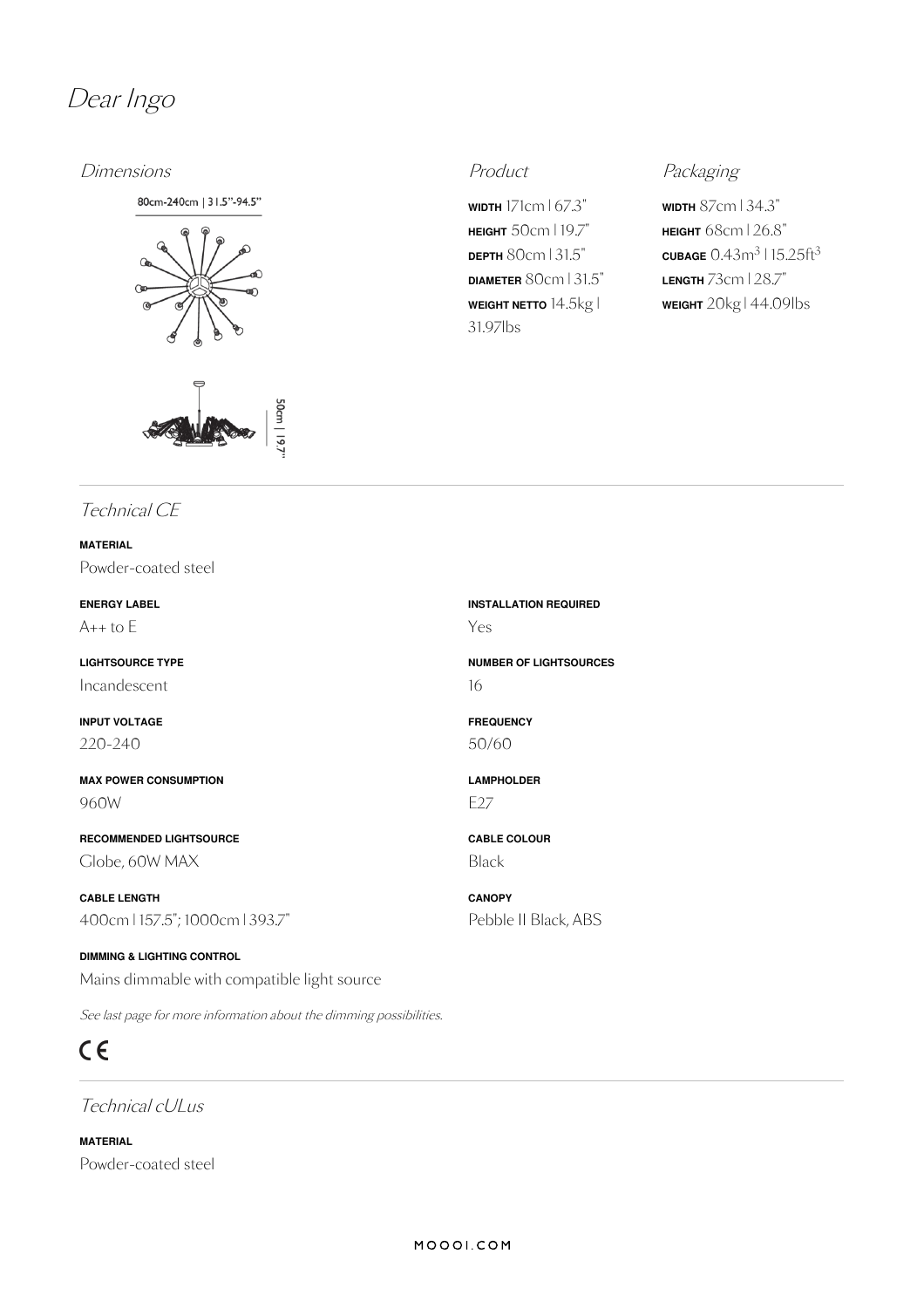| <b>ENERGY LABEL</b><br>$A++$ to $E$                                 | <b>INSTALLATION REQUIRED</b><br>Yes |
|---------------------------------------------------------------------|-------------------------------------|
| <b>LIGHTSOURCE TYPE</b><br>Incandescent                             | <b>NUMBER OF LIGHTSOURCES</b><br>16 |
| <b>INPUT VOLTAGE</b>                                                | <b>FREQUENCY</b>                    |
| $110 - 127$                                                         | 50/60                               |
| <b>MAX POWER CONSUMPTION</b>                                        | <b>LAMPHOLDER</b>                   |
| 960W                                                                | E <sub>26</sub>                     |
| <b>RECOMMENDED LIGHTSOURCE</b>                                      | <b>CABLE COLOUR</b>                 |
| Clobe, 60W MAX                                                      | <b>Black</b>                        |
| <b>CABLE LENGTH</b>                                                 | <b>CANOPY</b>                       |
| 400cm   157.5"; 1000cm   393.7"                                     | Chrome Canopy                       |
| <b>DIMMING &amp; LIGHTING CONTROL</b>                               |                                     |
| Mains dimmable with compatible light source                         |                                     |
| See last page for more information about the dimming possibilities. |                                     |

MOOOI.COM

 $\sum_{\text{LISTED}}$ us